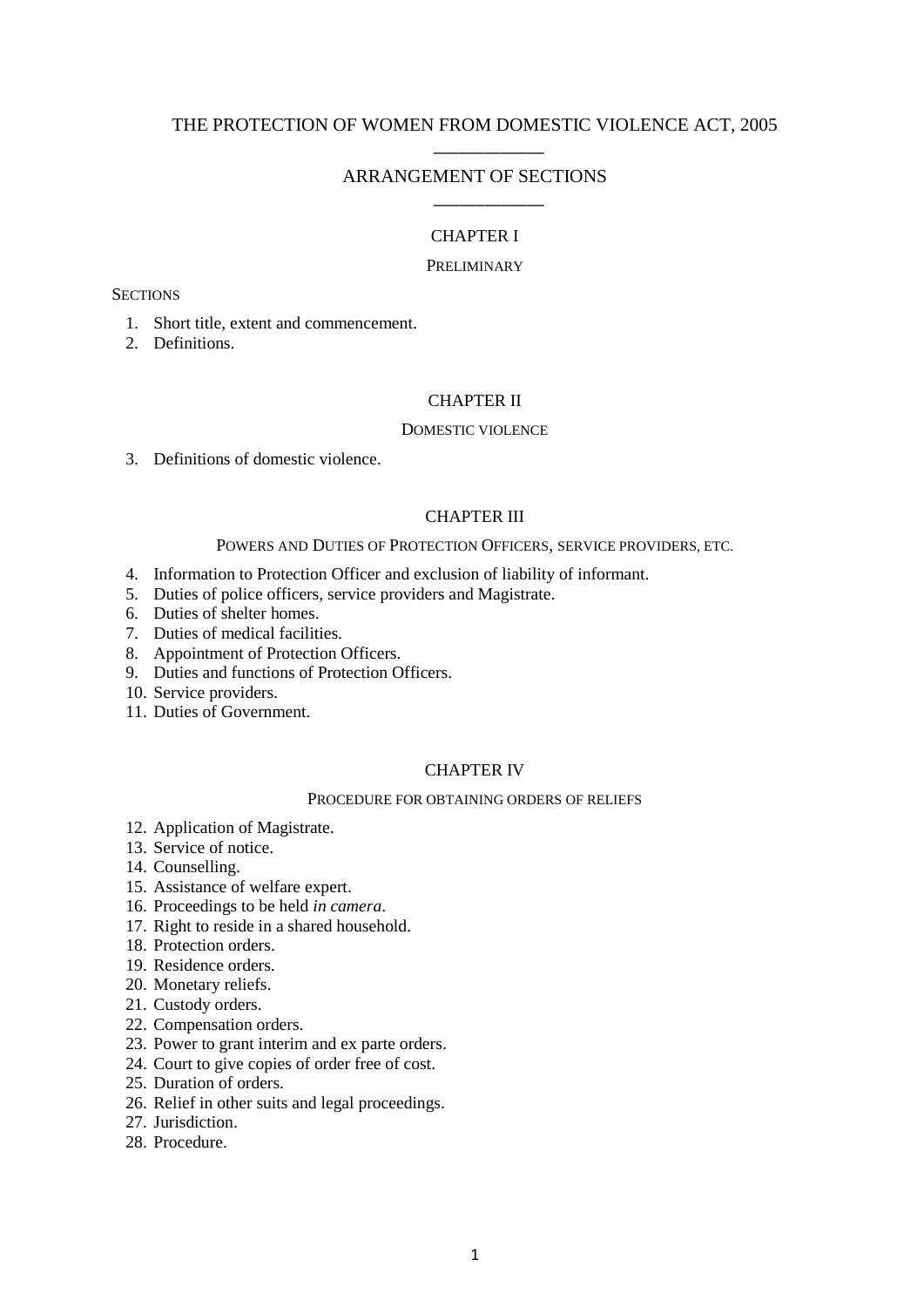**SECTIONS** 

29. Appeal.

# CHAPTER V

### **MISCELLANEOUS**

- 30. Protection Officers and members of service providers to be public servants.
- 31. Penalty for breach of protection order by respondent.
- 32. Cognizance and proof.
- 33. Penalty for not discharging duty by Protection Officers.
- 34. Cognizance of offence committed by Protection Officer.
- 35. Protection of action taken in good faith.
- 36. Act not in derogation of any other law.
- 37. Power of Central Government to make rules.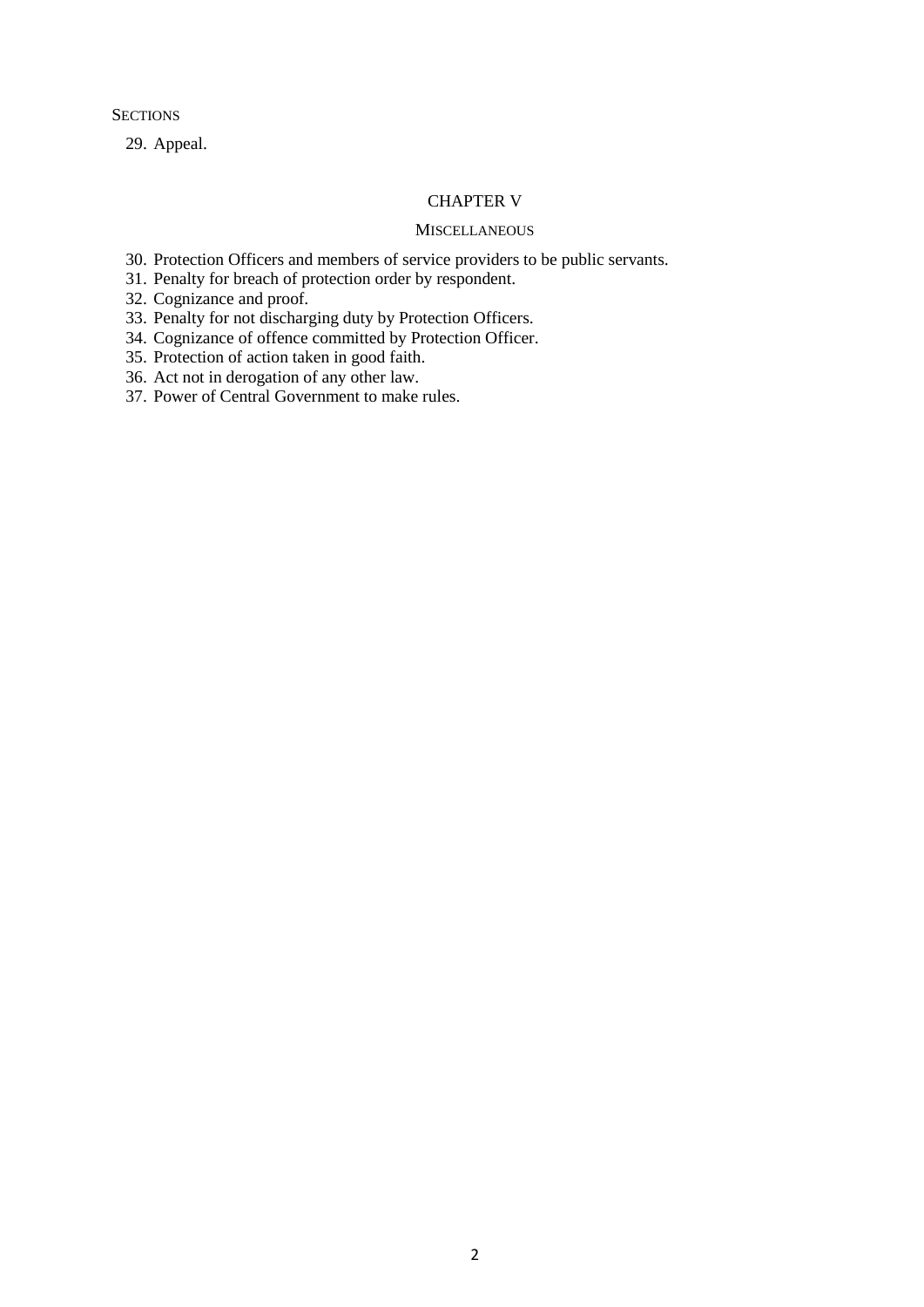# THE PROTECTION OF WOMEN FROM DOMESTIC VIOLENCE ACT, 2005

# ACT NO. 43 OF 2005

[13*th September*, 2005.]

An Act to provide for more effective protection of the rights of women guaranteed under the Constitution who are victims of violence of any kind occurring within the family and formatters connected therewith or incidental thereto.

BE it enacted by Parliament in the Fifty-sixth Year of the Republic of India as follows:—

# CHAPTER I

### PRELIMINARY

**1. Short title, extent and commencement.**—(*1*) This Act may be called the Protection of Women from Domestic Violence Act, 2005.

(2) It extends to the whole of India  $1***$ .

 $(3)$  It shall come into force on such date<sup>2</sup> as the Central Government may, by notification in the Official Gazette, appoint.

**2. Definitions.**—In this Act, unless the context otherwise requires,—

(*a*) "aggrieved person" means any woman who is, or has been, in a domestic relationship with the respondent and who alleges to have been subjected to any act of domestic violence by the respondent;

(*b*) "child" means any person below the age of eighteen years and includes any adopted, step or foster child;

(*c*) "compensation order" means an order granted in terms of section 22;

(*d*) "custody order" means an order granted in terms of section 21;

(*e*) "domestic incident report" means a report made in the prescribed form on receipt of a complaint of domestic violence from an aggrieved person;

(*f*) "domestic relationship" means a relationship between two persons who live or have, at any point of time, lived together in a shared household, when they are related by consanguinity, marriage, or through a relationship in the nature of marriage, adoption or are family members living together as a joint family;

(*g*) "domestic violence" has the same meaning as assigned to it in section 3;

(*h*) "dowry" shall have the same meaning as assigned to it in section 2 of the Dowry Prohibition Act, 1961 (28 of 1961);

(*i*) "Magistrate" means the Judicial Magistrate of the first class, or as the case may be, the Metropolitan Magistrate, exercising jurisdiction under the Code of Criminal Procedure, 1973(2 of 1974) in the area where the aggrieved person resides temporarily or otherwise or the respondent resides or the domestic violence is alleged to have taken place;

(*j*) "medical facility" means such facility as may be notified by the State Government to be a medical facility for the purposes of this Act;

(*k*) "monetary relief" means the compensation which the Magistrate may order the respondent to pay to the aggrieved person, at any stage during the hearing of an application seeking any relief under this Act, to meet the expenses incurred and the losses suffered by the aggrieved person as a result of the domestic violence;

(*l*) "notification" means a notification published in the Official Gazette and the expression "notified" shall be construed accordingly;

(*m*) "prescribed" means prescribed by rules made under this Act;

**.** 

<sup>1.</sup> The words "except the State of Jammu and Kashmir" omitted by Act 34 of 2019, s. 95 and the Fifth Schedule (w.e.f. 31-10-2019).

<sup>2. 26</sup>th October, 2006, *vide* notification No. S.O. 1776(E), dated by 17th October, 2006, *see* Gazette of India, Extraordinary, Part II, sec. 3(*ii*).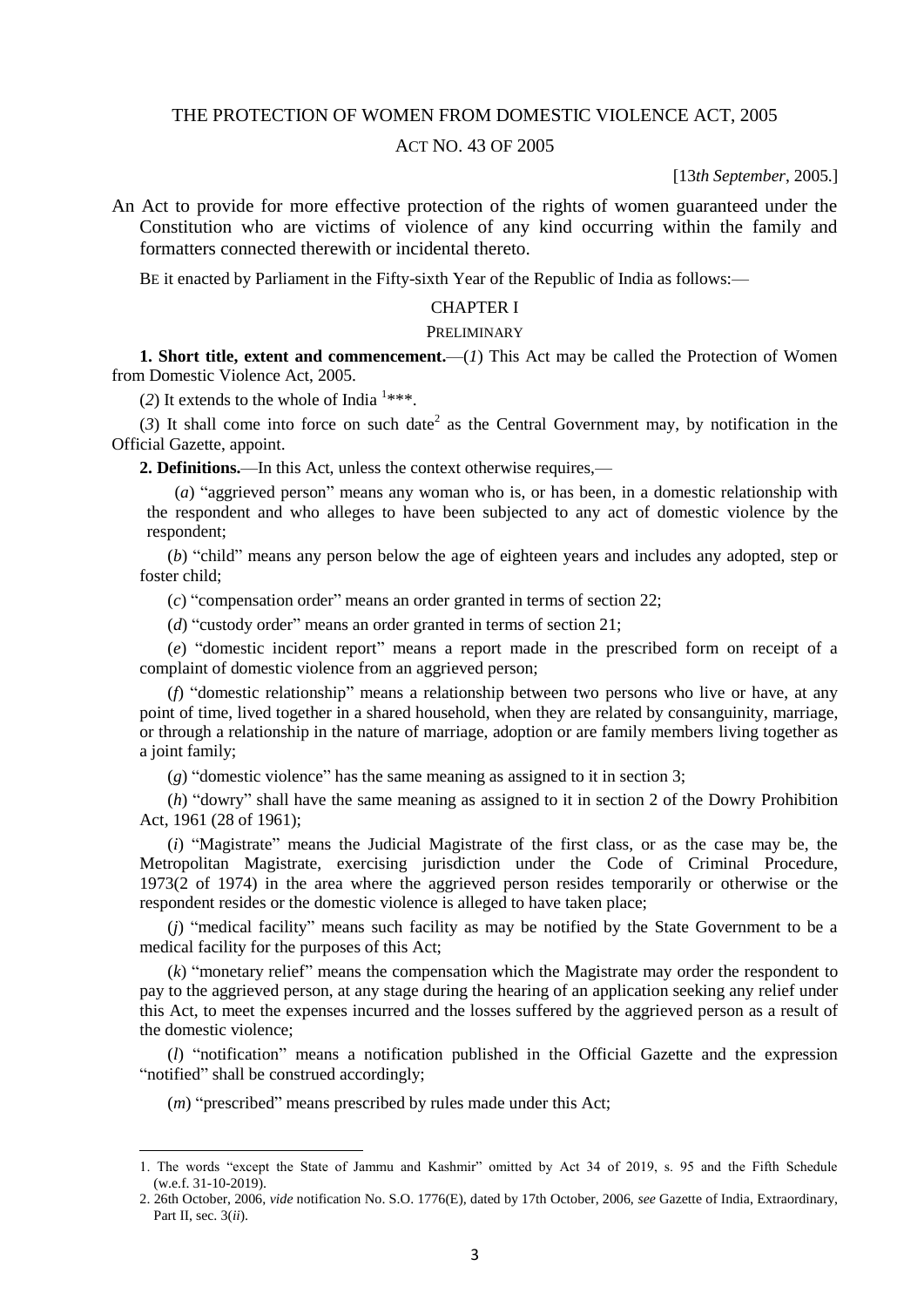(*n*) "Protection Officer" means an officer appointed by the State Government under sub-section (*1*) of section 8;

(*o*) "protection order" means an order made in terms of section 18;

(*p*) "residence order" means an order granted in terms of sub-section (*1*) of section 19;

(*q*) "respondent" means any adult male person who is, or has been, in a domestic relationship with the aggrieved person and against whom the aggrieved person has sought any relief under this Act:

Provided that an aggrieved wife or female living in a relationship in the nature of a marriage may also file a complaint against a relative of the husband or the male partner;

(*r*) "service provider" means an entity registered under sub-section (*1*) of section 10;

(*s*) "shared household" means a household where the person aggrieved lives or at any stage has lived in a domestic relationship either singly or along with the respondent and includes such a house hold whether owned or tenanted either jointly by the aggrieved person and the respondent, or owned or tenanted by either of them in respect of which either the aggrieved person or the respondent or both jointly or singly have any right, title, interest or equity and includes such a household which may belong to the joint family of which the respondent is a member, irrespective of whether the respondent or the aggrieved person has any right, title or interest in the shared household;

(*t*) "shelter home" means any shelter home as may be notified by the State Government to be as helter home for the purposes of this Act.

### CHAPTER II

#### DOMESTIC VIOLENCE

**3. Definition of domestic violence.**—For the purposes of this Act, any act, omission or commission or conduct of the respondent shall constitute domestic violence in case it*—*

(*a*) harms or injures or endangers the health, safety, life, limb or well-being, whether mental or physical, of the aggrieved person or tends to do so and includes causing physical abuse, sexual abuse, verbal and emotional abuse and economic abuse; or

(*b*) harasses, harms, injures or endangers the aggrieved person with a view to coerce her or any other person related to her to meet any unlawful demand for any dowry or other property or valuable security; or

(*c*) has the effect of threatening the aggrieved person or any person related to her by any conduct mentioned in clause (*a*) or clause (*b*); or

(*d*) otherwise injures or causes harm, whether physical or mental, to the aggrieved person.

*Explanation* I**.**—For the purposes of this section,—

(*i*) "physical abuse" means any act or conduct which is of such a nature as to cause bodily pain, harm, or danger to life, limb, or health or impair the health or development of the aggrieved person and includes assault, criminal intimidation and criminal force;

(*ii*) "sexual abuse" includes any conduct of a sexual nature that abuses, humiliates, degrades or otherwise violates the dignity of woman;

(*iii*) "verbal and emotional abuse" includes—

(*a*) insults, ridicule, humiliation, name calling and insults or ridicule specially with regard to not having a child or a male child; and

(*b*) repeated threats to cause physical pain to any person in whom the aggrieved person is interested;

(*iv*) "economic abuse" include*s—*

(*a*) deprivation of all or any economic or financial resources to which the aggrieved person is entitled under any law or custom whether payable under an order of a court or otherwise or which the aggrieved person requires out of necessity including, but not limited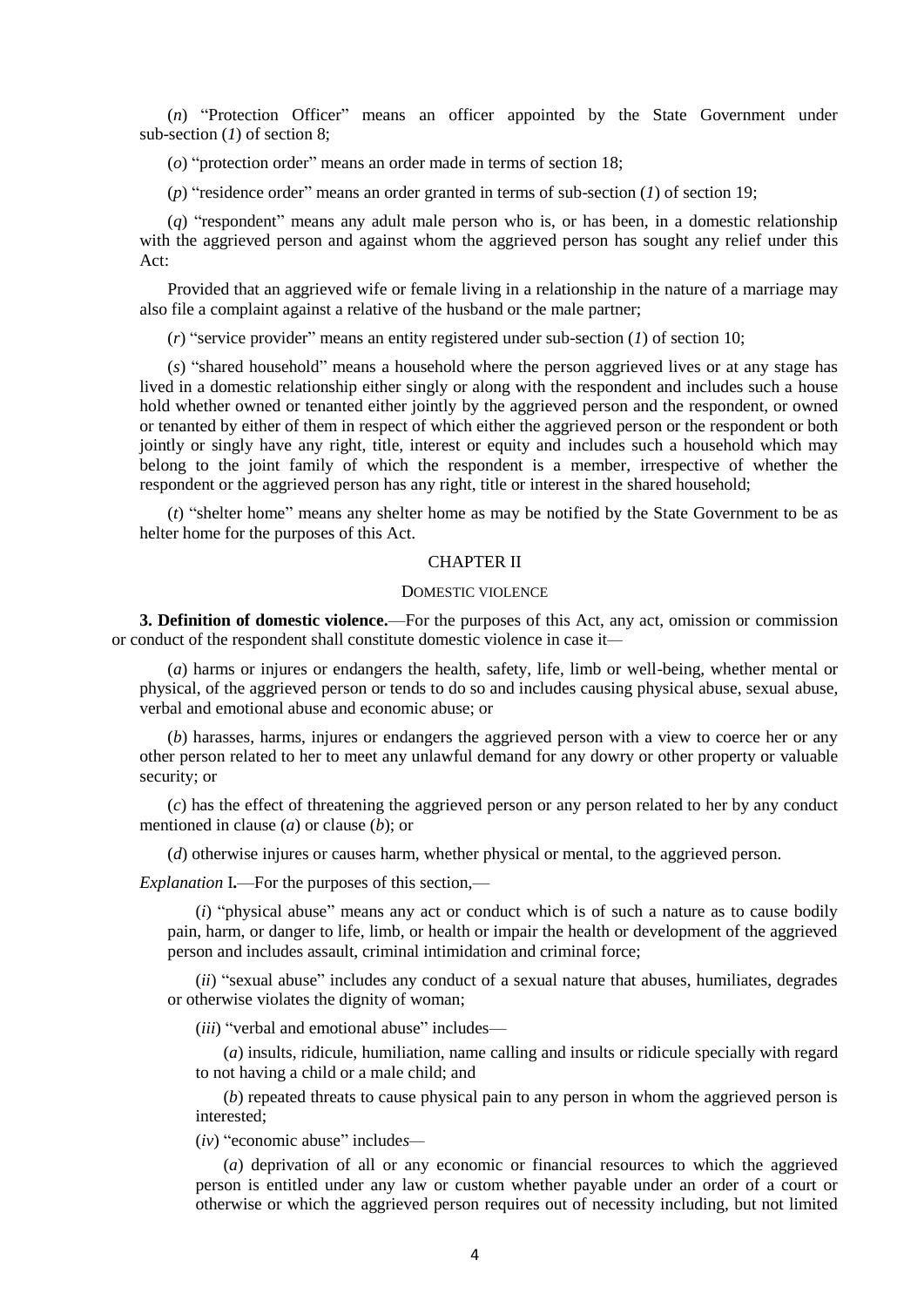to, house hold necessities for the aggrieved person and her children, if any, *stridhan*, property, jointly or separately owned by the aggrieved person, payment of rental related to the shared house hold and maintenance;

(*b*) disposal of household effects, any alienation of assets whether movable or immovable, valuables, shares, securities, bonds and the like or other property in which the aggrieved person has an interest or is entitled to use by virtue of the domestic relationship or which may be reasonably required by the aggrieved person or her children or her *stridhan* or any other property jointly or separately held by the aggrieved person; and

(*c*) prohibition or restriction to continued access to resources or facilities which the aggrieved person is entitled to use or enjoy by virtue of the domestic relationship including access to the shared household.

*Explanation* II**.**—For the purpose of determining whether any act, omission, commission or conduct of the respondent constitutes "domestic violence" under this section, the overall facts and circumstances of the case shall be taken into consideration.

#### CHAPTER III

#### POWERS AND DUTIES OF PROTECTION OFFICERS, SERVICE PROVIDERS, ETC.

**4. Information to Protection Officer and exclusion of liability of informant**.—(*1*) Any person who has reason to believe that an act of domestic violence has been, or is being, or is likely to be committed, may give information about it to the concerned Protection Officer.

(*2*) No liability, civil or criminal, shall be incurred by any person for giving in good faith of information for the purpose of sub-section (*1*).

**5. Duties of police officers, service providers and Magistrate**.—A police officer, Protection Officer, service provider or Magistrate who has received a complaint of domestic violence or is otherwise present at the place of an incident of domestic violence or when the incident of domestic violence is reported to him, shall inform the aggrieved person—

(*a*) of her right to make an application for obtaining a relief by way of a protection order, an order for monetary relief, a custody order, a residence order, a compensation order or more than one such order under this Act;

(*b*) of the availability of services of service providers;

(*c*) of the availability of services of the Protection Officers;

(*d*) of her right to free legal services under the Legal Services Authorities Act, 1987 (39 of 1987);

(*e*) of her right to file a complaint under section 498A of the Indian Penal Code (45 of 1860),wherever relevant:

Provided that nothing in this Act shall be construed in any manner as to relieve a police officer from his duty to proceed in accordance with law upon receipt of information as to the commission of a cognizable offence.

**6. Duties of shelter homes.**—If an aggrieved person or on her behalf a Protection Officer or a service provider requests the person in charge of a shelter home to provide shelter to her, such person in charge of the shelter home shall provide shelter to the aggrieved person in the shelter home.

**7. Duties of medical facilities.**—If an aggrieved person or, on her behalf a Protection Officer or a service provider requests the person in charge of a medical facility to provide any medical aid to her, such person in charge of the medical facility shall provide medical aid to the aggrieved person in the medical facility.

**8. Appointment of Protection Officers.—**(*1*) The State Government shall, by notification, appoint such number of Protection Officers in each district as it may consider necessary and shall also notify the area or areas within which a Protection Officer shall exercise the powers and perform the duties conferred on him by or under this Act.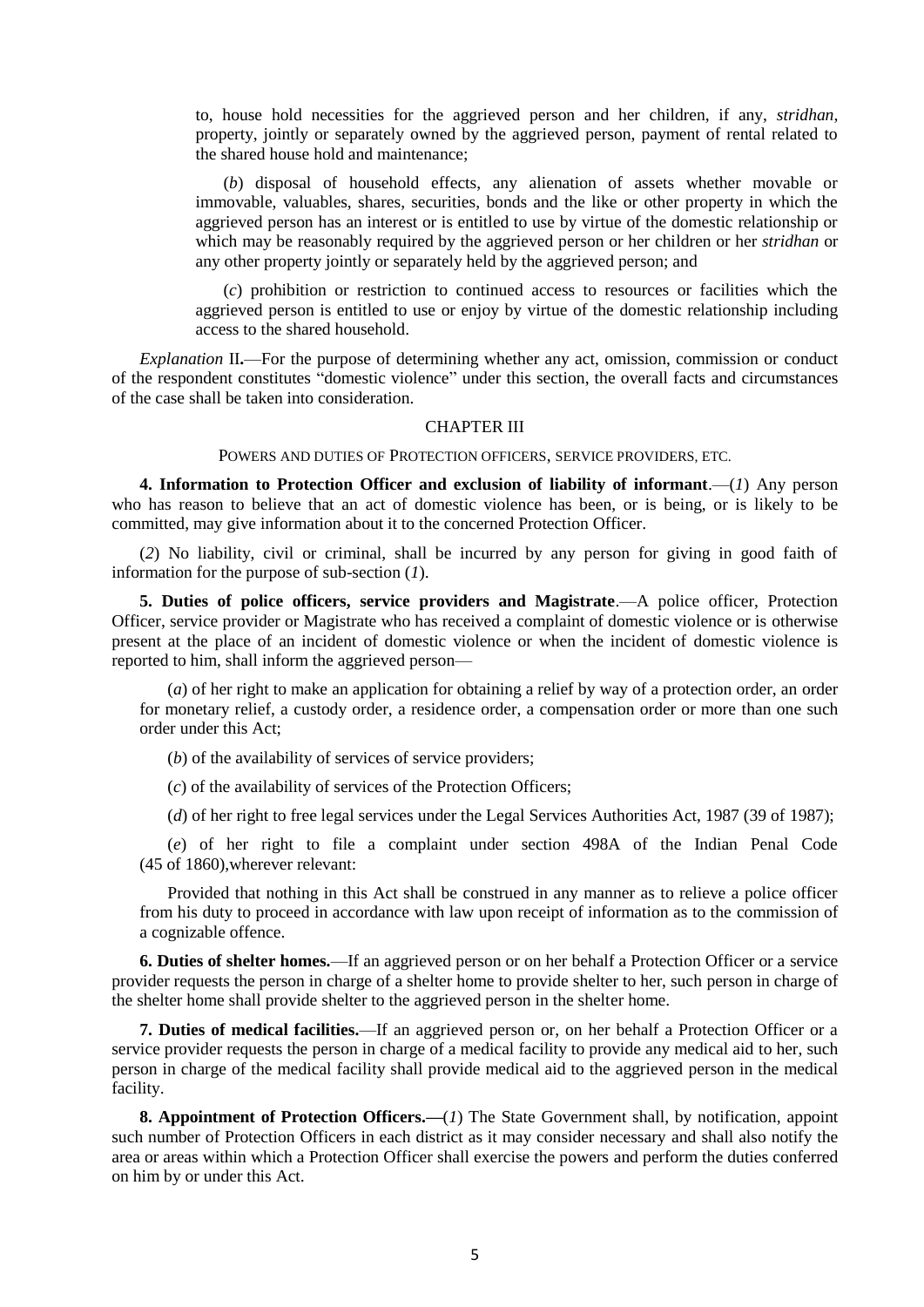(*2*) The Protection Officers shall as far as possible be women and shall possess such qualifications and experience as may be prescribed.

(*3*) The terms and conditions of service of the Protection Officer and the other officers subordinate to him shall be such as may be prescribed.

**9. Duties and functions of Protection Officers**.—(*1*) It shall be the duty of the Protection Officer—

(*a*) to assist the Magistrate in the discharge of his functions under this Act;

(*b*) to make a domestic incident report to the Magistrate, in such form and in such manner as may be prescribed, upon receipt of a complaint of domestic violence and forward copies thereof to the police officer in charge of the police station within the local limits of whose jurisdiction domestic violence is alleged to have been committed and to the service providers in that area;

(*c*) to make an application in such form and in such manner as may be prescribed to the Magistrate, if the aggrieved person so desires, claiming relief for issuance of a protection order;

(*d*) to ensure that the aggrieved person is provided legal aid under the Legal Services Authorities Act, 1987 (39 of 1987) and make available free of cost the prescribed form in which a complaint is to be made;

(*e*) to maintain a list of all service providers providing legal aid or counselling, shelter homes and medical facilities in a local area within the jurisdiction of the Magistrate;

(*f*) to make available a safe shelter home, if the aggrieved person so requires and forward a copy of his report of having lodged the aggrieved person in a shelter home to the police station and the Magistrate having jurisdiction in the area where the shelter home is situated;

(*g*) to get the aggrieved person medically examined, if she has sustained bodily injuries and forward a copy of the medical report to the police station and the Magistrate having jurisdiction in the area where the domestic violence is alleged to have been taken place;

(*h*) to ensure that the order for monetary relief under section 20 is complied with and executed, in accordance with the procedure prescribed under the Code of Criminal Procedure, 1973 (2 of 1974);

(*i*) to perform such other duties as may be prescribed.

(*2*) The Protection Officer shall be under the control and supervision of the Magistrate, and shall perform the duties imposed on him by the Magistrate and the Government by, or under, this Act.

**10. Service providers.**—(*1*) Subject to such rules as may be made in this behalf, any voluntary association registered under the Societies Registration Act, 1860 (21 of 1860) or a company registered under the Companies Act, 1956 (1 of 1956) or any other law for the time being in force with the objective of protecting the rights and interests of women by any lawful means including providing of legal aid, medical, financial or other assistance shall register itself with the State Government as a service provider for the purposes of this Act.

(*2*) A service provider registered under sub-section (*1*) shall have the power to—

(*a*) record the domestic incident report in the prescribed form if the aggrieved person so desires and forward a copy thereof to the Magistrate and the Protection Officer having jurisdiction in the area where the domestic violence took place;

(*b*) get the aggrieved person medically examined and forward a copy of the medical repot to the Protection Officer and the police station within the local limits of which the domestic violence took place;

(*c*) ensure that the aggrieved person is provided shelter in a shelter home, if she so requires and forward a report of the lodging of the aggrieved person in the shelter home to the police station within the local limits of which the domestic violence took place.

(*3*) No suit, prosecution or other legal proceeding shall lie against any service provider or any member of the service provider who is, or who is deemed to be, acting or purporting to act under this Act, for anything which is in good faith done or intended to be done in the exercise of powers or discharge of functions under this Act towards the prevention of the commission of domestic violence.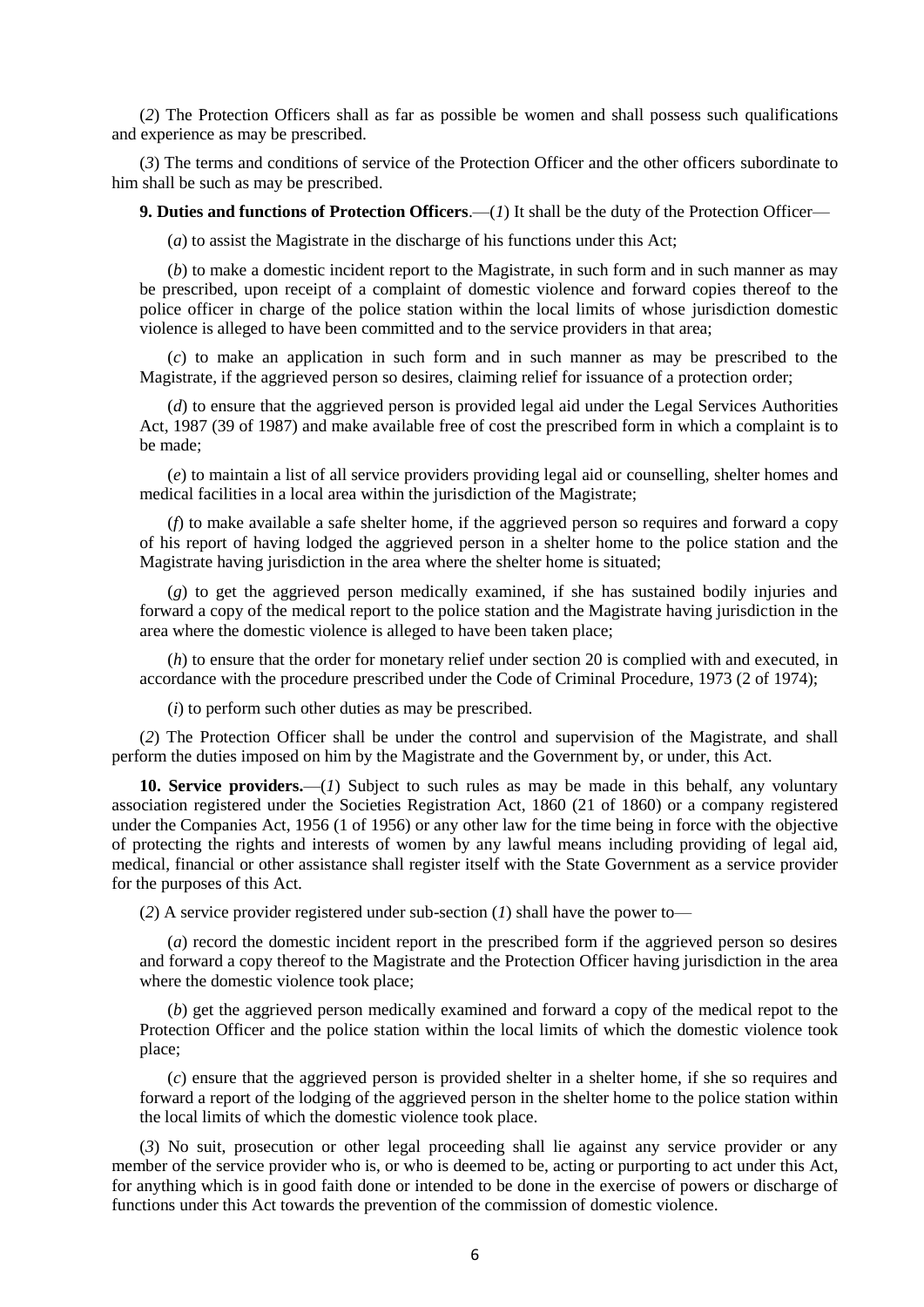**11. Duties of Government**.—The Central Government and every State Government, shall take all measures to ensure that—

(*a*) the provisions of this Act are given wide publicity through public media including the television, radio and the print media at regular intervals;

(*b*) the Central Government and State Government officers including the police officers and the members of the judicial services are given periodic sensitization and awareness training on the issues addressed by this Act;

(*c*) effective co-ordination between the services provided by concerned Ministries and Departments dealing with law, home affairs including law and order, health and human resources to address issues of domestic violence is established and periodical review of the same is conducted;

(*d*) protocols for the various Ministries concerned with the delivery of services to women under this Act including the courts are prepared and put in place.

### CHAPTER IV

#### PROCEDURE FOR OBTAININGORDERS OF RELIEFS

**12. Application to Magistrate.**—(*1*) An aggrieved person or a Protection Officer or any other person on behalf of the aggrieved person may present an application to the Magistrate seeking one or more reliefs under this Act:

Provided that before passing any order on such application, the Magistrate shall take into consideration any domestic incident report received by him from the Protection Officer or the service provider.

(*2*) The relief sought for under sub-section (*1*) may include a relief for issuance of an order for payment of compensation or damages without prejudice to the right of such person to institute a suit for compensation or damages for the injuries caused by the acts of domestic violence committed by the respondent:

Provided that where a decree for any amount as compensation or damages has been passed by any court in favour of the aggrieved person, the amount, if any, paid or payable in pursuance of the order made by the Magistrate under this Act shall be set off against the amount payable under such decree and the decree shall, notwithstanding anything contained in the Code of Civil Procedure, 1908 (5 of 1908), or any other law for the time being in force, be executable for the balance amount, if any, left after such set off.

(*3*) Every application under sub-section (*1*) shall be in such form and contain such particulars as may be prescribed or as nearly as possible thereto.

(*4*) The Magistrate shall fix the first date of hearing, which shall not ordinarily be beyond three days from the date of receipt of the application by the court.

(*5*) The Magistrate shall Endeavour to dispose of every application made under sub-section (*1*) within a period of sixty days from the date of its first hearing.

**13. Service of notice.**—(*1*) A notice of the date of hearing fixed under section 12 shall be given by the Magistrate to the Protection Officer, who shall get it served by such means as may be prescribed on the respondent, and on any other person, as directed by the Magistrate within a maximum period of two days or such further reasonable time as may be allowed by the Magistrate from the date of its receipt.

(*2*) A declaration of service of notice made by the Protection Officer in such form as may be prescribed shall be the proof that such notice was served upon the respondent and on any other person as directed by the Magistrate unless the contrary is proved.

**14. Counselling**.—(*1*) The Magistrate may, at any stage of the proceedings under this Act, direct the respondent or the aggrieved person, either singly or jointly, to undergo counselling with any member of a

service provider who possess such qualifications and experience in counselling as may be prescribed.

(*2*) Where the Magistrate has issued any direction under sub-section (*1*), he shall fix the next date of hearing of the case within a period not exceeding two months.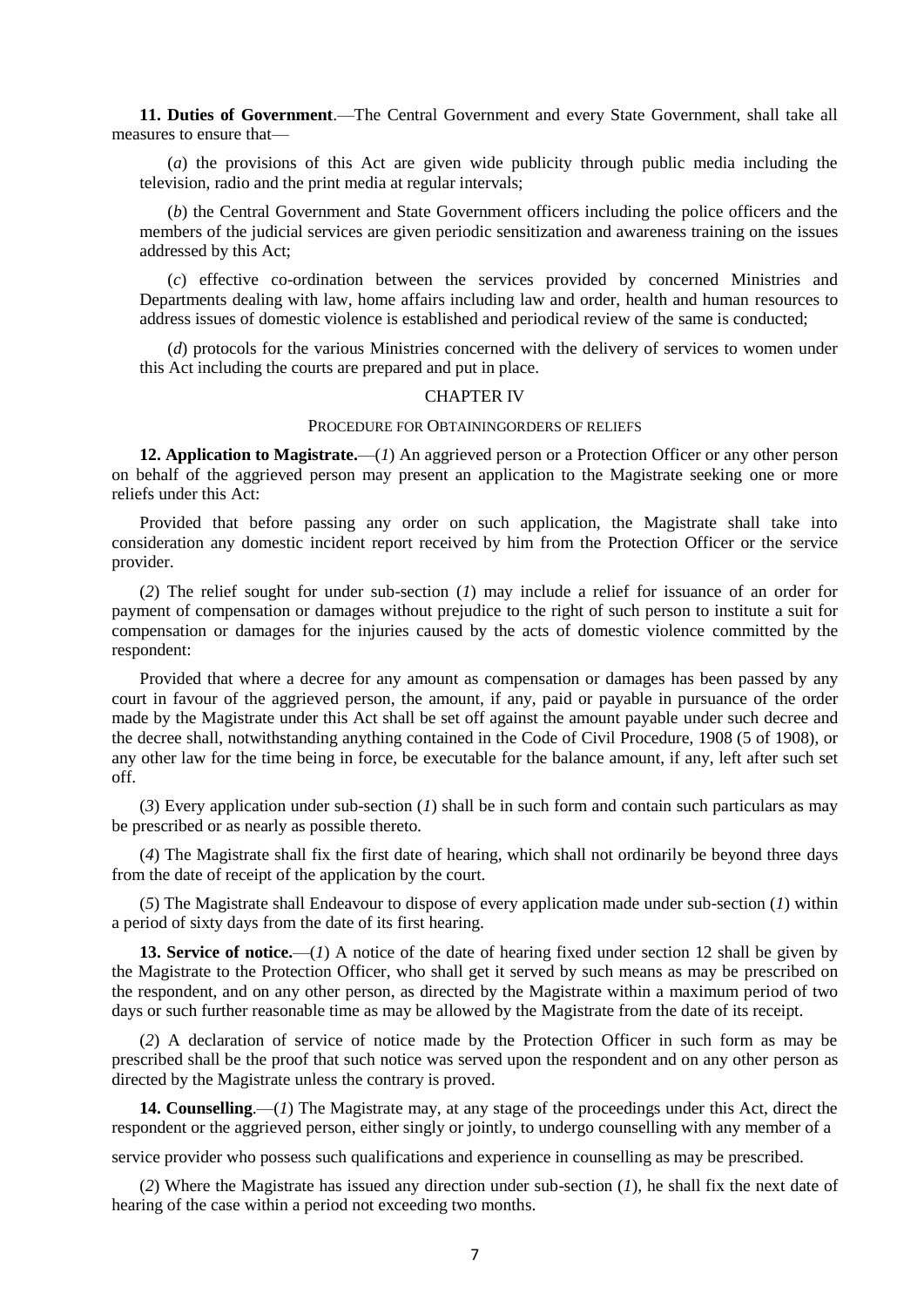**15. Assistance of welfare expert**.—In any proceeding under this Act, the Magistrate may secure the services of such person, preferably a woman, whether related to the aggrieved person or not, including a person engaged in promoting family welfare as he thinks fit, for the purpose of assisting him in discharging his functions.

**16. Proceedings to be held** *in camera.—*If the Magistrate considers that the circumstances of the case so warrant, and if either party to the proceedings so desires, he may conduct the proceedings under this Act *in camera*.

**17. Right to reside in a shared household.**—(*1*) Notwithstanding anything contained in any other law for the time being in force, every woman in a domestic relationship shall have the right to reside in the shared household, whether or not she has any right, title or beneficial interest in the same.

(*2*) The aggrieved person shall not be evicted or excluded from the shared household or any part of it by the respondent save in accordance with the procedure established by law.

**18. Protection orders.**—The Magistrate may, after giving the aggrieved person and the respondent an opportunity of being heard and on being *prima facie* satisfied that domestic violence has taken place or is likely to take place, pass a protection order in favour of the aggrieved person and prohibit the respondent from—

(*a*) committing any act of domestic violence;

(*b*) aiding or abetting in the commission of acts of domestic violence;

(*c*) entering the place of employment of the aggrieved person or, if the person aggrieved is a child, its school or any other place frequented by the aggrieved person;

(*d*) attempting to communicate in any form, whatsoever, with the aggrieved person, including personal, oral or written or electronic or telephonic contact;

(*e*) alienating any assets, operating bank lockers or bank accounts used or held or enjoyed by both the parties, jointly by the aggrieved person and the respondent or singly by the respondent, including her *stridhan* or any other property held either jointly by the parties or separately by them without the leave of the Magistrate;

(*f*) causing violence to the dependants, other relatives or any person who give the aggrieved person assistance from domestic violence;

(*g*) committing any other act as specified in the protection order.

**19. Residence orders.**—(*1*) While disposing of an application under sub-section (*1*) of section12, the Magistrate may, on being satisfied that domestic violence has taken place, pass a residence order—

(*a*) restraining the respondent from dispossessing or in any other manner disturbing the possession of the aggrieved person from the shared household, whether or not the respondent has a legal or equitable interest in the shared household;

(*b*) directing the respondent to remove himself from the shared household;

(*c*) restraining the respondent or any of his relatives from entering any portion of the shared household in which the aggrieved person resides;

(*d*) restraining the respondent from alienating or disposing off the shared household or encumbering the same;

(*e*) restraining the respondent from renouncing his rights in the shared household except with the leave of the Magistrate; or

(*f*) directing the respondent to secure same level of alternate accommodation for the aggrieved person as enjoyed by her in the shared household or to pay rent for the same, if the circumstances so require:

Provided that no order under clause (*b*) shall be passed against any person who is a woman.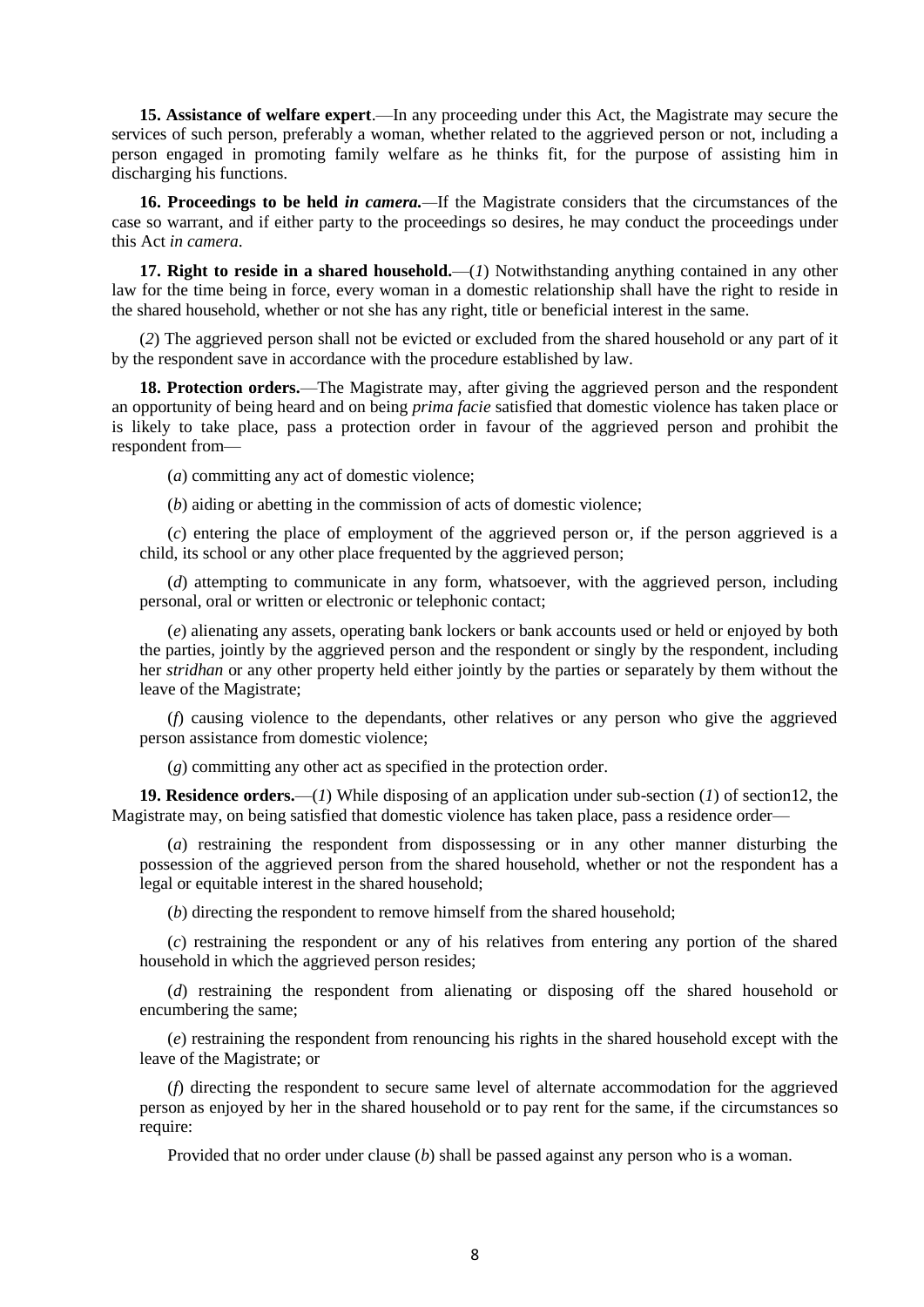(*2*) The Magistrate may impose any additional conditions or pass any other direction which he may deem reasonably necessary to protect or to provide for the safety of the aggrieved person or any child of such aggrieved person.

(*3*) The Magistrate may require from the respondent to execute a bond, with or without sureties, for preventing the commission of domestic violence.

(*4*) An order under sub-section (*3*) shall be deemed to be an order under Chapter VIII of the Code of Criminal Procedure, 1973 (2 of 1974) and shall be dealt with accordingly.

(*5*) While passing an order under sub-section (*1*), sub-section (*2*) or sub-section (*3*), the court may also pass an order directing the officer in charge of the nearest police station to give protection to the aggrieved person or to assist her or the person making an application on her behalf in the implementation of the order.

(*6*) While making an order under sub-section (*1*), the Magistrate may impose on the respondent obligations relating to the discharge of rent and other payments, having regard to the financial needs and resources of the parties.

(*7*) The Magistrate may direct the officer in-charge of the police station in whose jurisdiction the Magistrate has been approached to assist in the implementation of the protection order.

(*8*) The Magistrate may direct the respondent to return to the possession of the aggrieved person her *stridhan* or any other property or valuable security to which she is entitled to.

**20. Monetary reliefs**.—(*1*) While disposing of an application under sub-section (*1*) of section 12,the Magistrate may direct the respondent to pay monetary relief to meet the expenses incurred and losses suffered by the aggrieved person and any child of the aggrieved person as a result of the domestic violence and such relief may include, but not limited to,—

(*a*) the loss of earnings;

(*b*) the medical expenses;

(*c*) the loss caused due to the destruction, damage or removal of any property from the control of the aggrieved person; and

(*d*) the maintenance for the aggrieved person as well as her children, if any, including an order under or in addition to an order of maintenance under section 125 of the Code of Criminal Procedure, 1973 (2 of 1974) or any other law for the time being in force.

(*2*) The monetary relief granted under this section shall be adequate, fair and reasonable and consistent with the standard of living to which the aggrieved person is accustomed.

(*3*) The Magistrate shall have the power to order an appropriate lump sum payment or monthly payments of maintenance, as the nature and circumstances of the case may require.

(*4*) The Magistrate shall send a copy of the order for monetary relief made under sub-section (*1*) to the parties to the application and to the in charge of the police station within the local limits of whose jurisdiction the respondent resides.

(*5*) The respondent shall pay the monetary relief granted to the aggrieved person within the period specified in the order under sub-section (*1*).

(*6*) Upon the failure on the part of the respondent to make payment in terms of the order under sub-section (*1*), the Magistrate may direct the employer or a debtor of the respondent, to directly pay to the aggrieved person or to deposit with the court a portion of the wages or salaries or debt due to or accrued to the credit of the respondent, which amount may be adjusted towards the monetary relief payable by the respondent.

**21. Custody orders.**—Notwithstanding anything contained in any other law for the time being in force, the Magistrate may, at any stage of hearing of the application for protection order or for any other relief under this Act grant temporary custody of any child or children to the aggrieved person or the person making an application on her behalf and specify, if necessary, the arrangements for visit of such child or children by the respondent: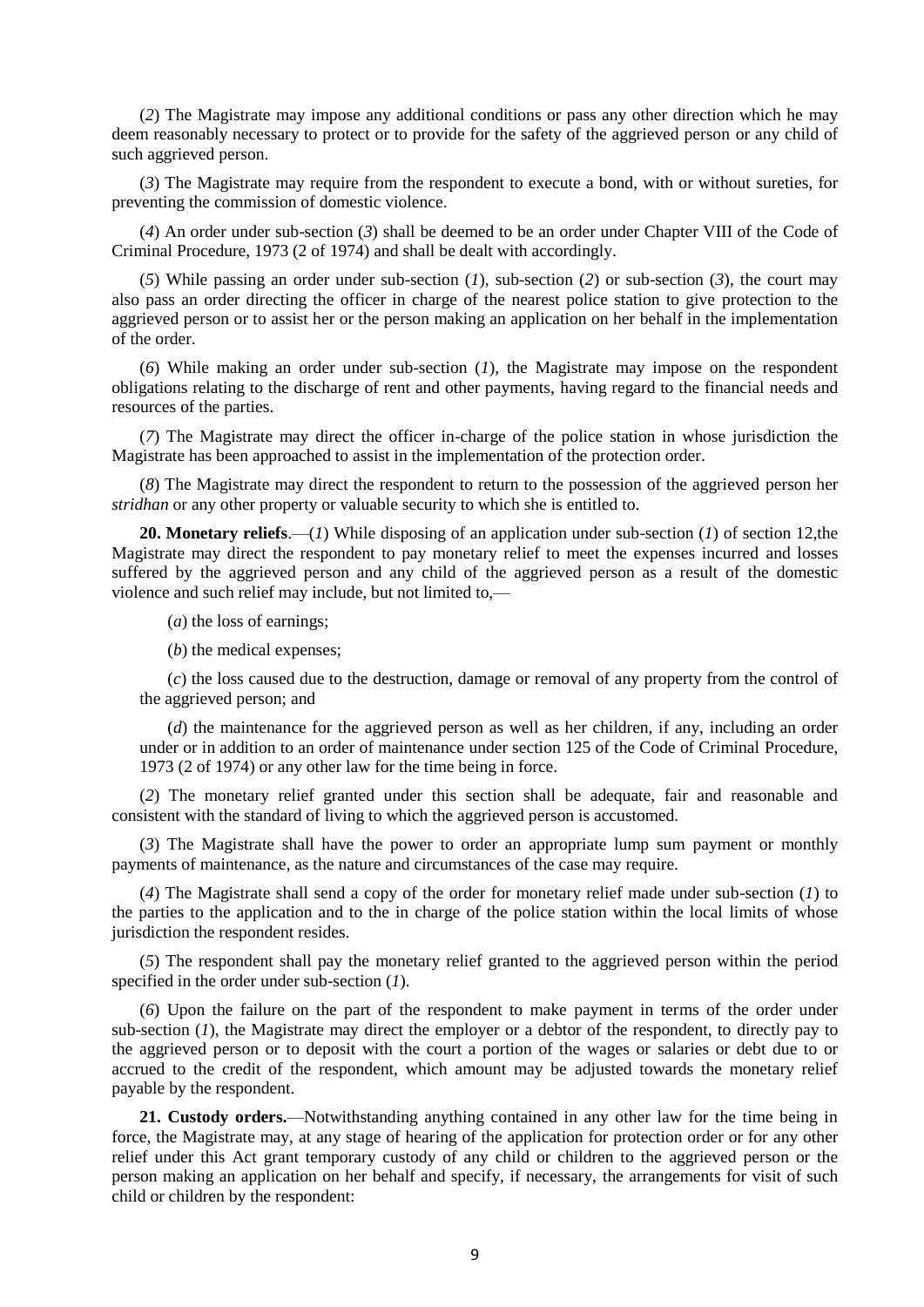Provided that if the Magistrate is of the opinion that any visit of the respondent may be harmful to the interests of the child or children, the Magistrate shall refuse to allow such visit.

**22. Compensation orders**.—In addition to other reliefs as may be granted under this Act, the Magistrate may on an application being made by the aggrieved person, pass an order directing the respondent to pay compensation and damages for the injuries, including mental torture and emotional distress, caused by the acts of domestic violence committed by that respondent.

**23. Power to grant interim and** *ex parte* **orders**.—(*1*) In any proceeding before him under this Act, the Magistrate may pass such interim order as he deems just and proper.

(*2*) If the Magistrate is satisfied that an application *prima facie* discloses that the respondent is committing, or has committed an act of domestic violence or that there is a likelihood that the respondent may commit an act of domestic violence, he may grant an *ex parte* order on the basis of the affidavit in such form, as may be prescribed, of the aggrieved person under section18, section 19, section 20, section 21 or, as the case may be, section 22 against the respondent.

**24. Court to give copies of order free of cost.**—The Magistrate shall, in all cases where he has passed any order under this Act, order that a copy of such order, shall be given free of cost, to the parties to the application, the police officer in-charge of the police station in the jurisdiction of which the Magistrate has been approached, and any service provider located within the local limits of the jurisdiction of the court and if any service provider has registered a domestic incident report, to that service provider.

**25. Duration and alteration of orders**.—(*1*) A protection order made under section 18 shall be in force till the aggrieved person applies for discharge.

(*2*) If the Magistrate, on receipt of an application from the aggrieved person or the respondent, is satisfied that there is a change in the circumstances requiring alteration, modification or revocation of any order made under this Act, he may, for reasons to be recorded in writing pass such order, as he may deem appropriate.

**26. Relief in other suits and legal proceedings**.—(*1*) Any relief available under sections 18, 19,20, 21 and 22 may also be sought in any legal proceeding, before a civil court, family court or a criminal court, affecting the aggrieved person and the respondent whether such proceeding was initiated before or after the commencement of this Act.

(*2*) Any relief referred to in sub-section (*1*) may be sought for in addition to and along with any other relief that the aggrieved person may seek in such suit or legal proceeding before a civil or criminal court.

(*3*) In case any relief has been obtained by the aggrieved person in any proceedings other than a proceeding under this Act, she shall be bound to inform the Magistrate of the grant of such relief.

**27. Jurisdiction**.—(*1*) The court of Judicial Magistrate of the first class or the Metropolitan Magistrate, as the case may be, within the local limits of which—

(*a*) the person aggrieved permanently or temporarily resides or carries on business or is employed; or

(*b*) the respondent resides or carries on business or is employed; or

(*c*) the cause of action has arisen, shall be the competent court to grant a protection order and other orders under this Act and to try offences under this Act.

(*2*) Any order made under this Act shall be enforceable throughout India.

**28. Procedure**.—(*1*) Save as otherwise provided in this Act, all proceedings under sections 12,18, 19, 20, 21, 22 and 23 and offences under section 31 shall be governed by the provisions of the Code of Criminal Procedure, 1973 (2 of 1974).

(*2*) Nothing in sub-section (*1*) shall prevent the court from laying down its own procedure for disposal of an application under section 12 or under sub-section (*2*) of section 23.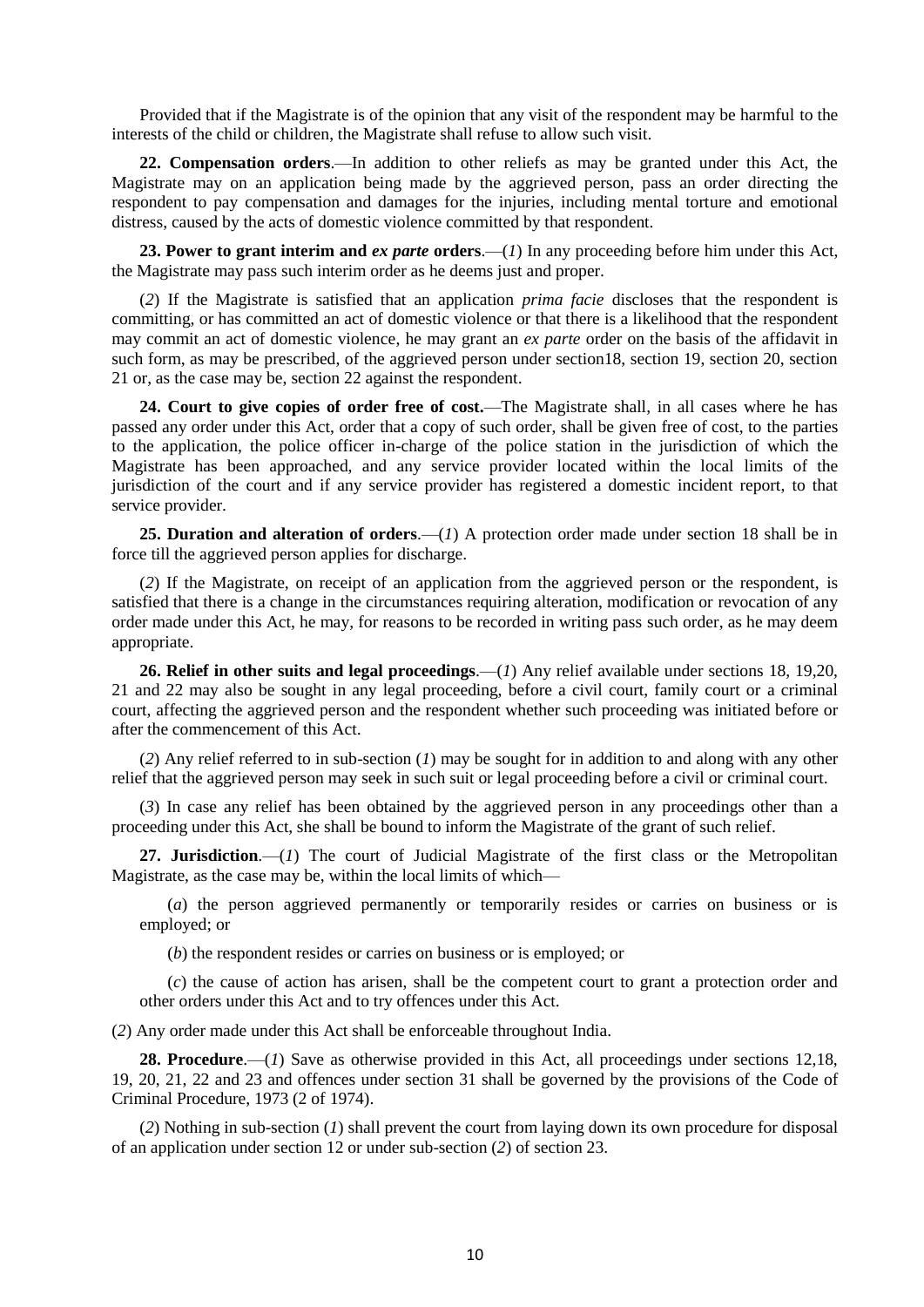**29. Appeal.**—There shall lie an appeal to the Court of Session within thirty days from the date on which the order made by the Magistrate is served on the aggrieved person or the respondent, as the case may be, whichever is later.

#### CHAPTER V

#### **MISCELLANEOUS**

**30. Protection Officers and members of service providers to be public servants**.—The Protection Officers and members of service providers, while acting or purporting to act in pursuance of any of the provisions of this Act or any rules or orders made thereunder shall be deemed to be public servants within the meaning of section 21 of the Indian Penal Code (45 of 1860).

**31. Penalty for breach of protection order by respondent.**—(*1*) A breach of protection order, or of an interim protection order, by the respondent shall be an offence under this Act and shall be punishable with imprisonment of either description for a term which may extend to one year, or with fine which may extend to twenty thousand rupees, or with both.

*(2*) The offence under sub-section (*1*) shall as far as practicable be tried by the Magistrate who had passed the order, the breach of which has been alleged to have been caused by the accused.

(*3*) While framing charges under sub-section *(1*), the Magistrate may also frame charges under section 498A of the Indian Penal Code (45 of 1860) or any other provision of that Code or the Dowry Prohibition Act, 1961 (28 of 1961), as the case may be, if the facts disclose the commission of an offence under those provisions.

**32. Cognizance and proof**.—(*1*) Notwithstanding anything contained in the Code of Criminal Procedure, 1973 (2 of 1974), the offence under sub-section (*1*) of section 31 shall be cognizable and non-bailable.

(*2*) Upon the sole testimony of the aggrieved person, the court may conclude that an offence under sub-section (*1*) of section 31 has been committed by the accused.

**33. Penalty for not discharging duty by Protection Officer.**—If any Protection Officer fails or refuses to discharge his duties as directed by the Magistrate in the protection order without any sufficient cause, he shall be punished with imprisonment of either description for a term which may extend to one year, or with fine which may extend to twenty thousand rupees, or with both.

**34. Cognizance of offence committed by Protection Officer**.—No prosecution or other legal proceeding shall lie against the Protection Officer unless a complaint is filed with the previous sanction of the State Government or an officer authorised by it in this behalf.

**35. Protection of action taken in good faith**.—No suit, prosecution or other legal proceeding shall lie against the Protection Officer for any damage caused or likely to be caused by anything which is in good faith done or intended to be done under this Act or any rule or order made thereunder.

**36. Act not in derogation of any other law.**—The provisions of this Act shall be in addition to, and not in derogation of the provisions of any other law, for the time being in force.

**37. Power of Central Government to make rules.**—(*1*) The Central Government may, by notification, make rules for carrying out the provisions of this Act.

(*2*) In particular, and without prejudice to the generality of the foregoing power, such rules may provide for all or any of the following matters, namely:—

(*a*) the qualifications and experience which a Protection Officer shall possess under sub-section (*2*) of section 8;

(*b*) the terms and conditions of service of the Protection Officers and the other officers subordinate to him, under sub-section (*3*) of section 8;

(*c*) the form and manner in which a domestic incident report may be made under clause (*b*) of sub-section (*1*) of section 9;

(*d*) the form and the manner in which an application for protection order may be made to the Magistrate under clause (*c*) of sub-section (*1*) of section 9;